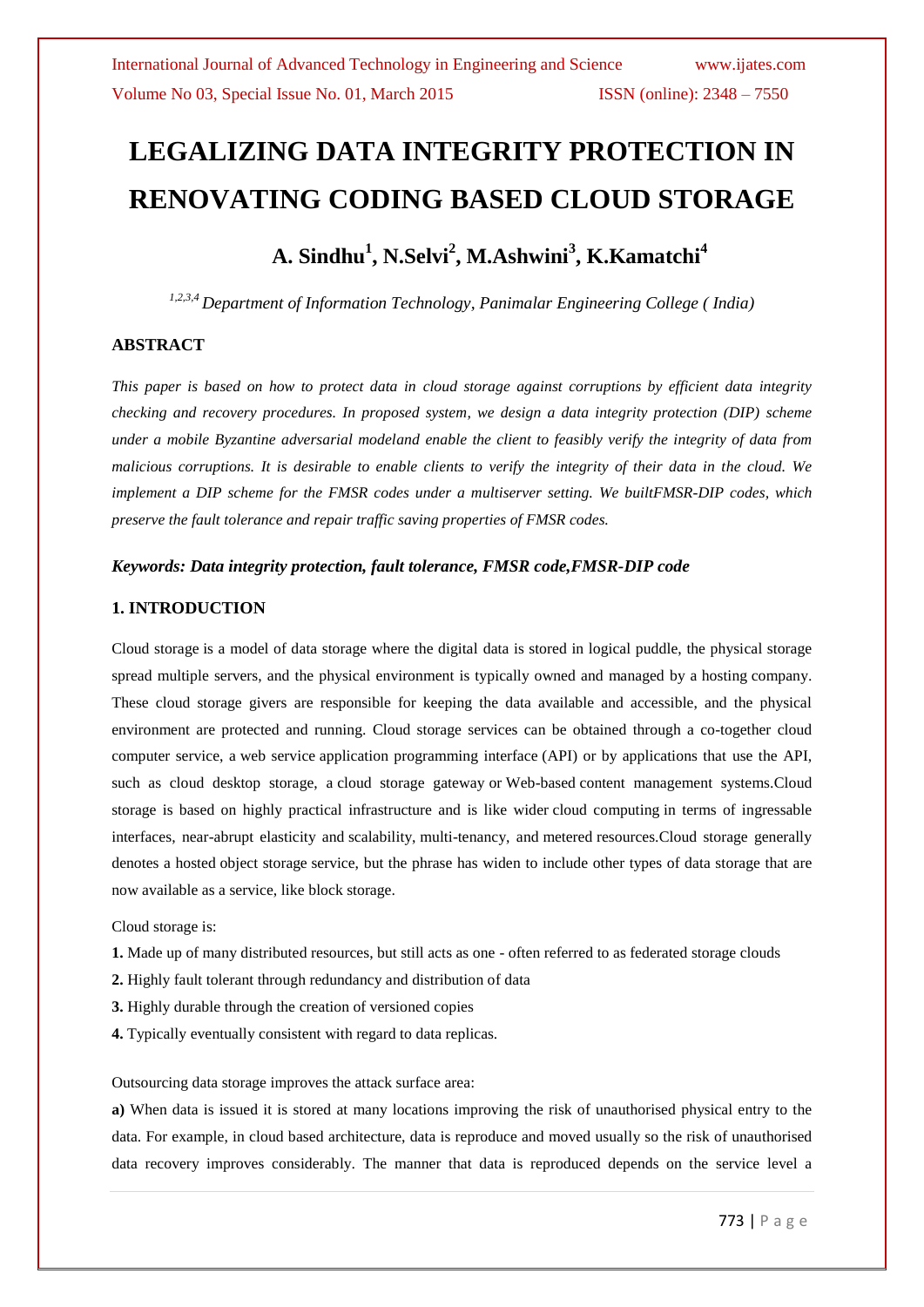customer select and on the service given. Different cloud vendors provide different service levels. Risk of unauthorized entry to data can be diminished through the use of encryption, which can be appealed to data as part of the storage service or by on-premises equipment that encrypts data prior to uploading it to the cloud.

**b)** The number of people with entry to the data who could be compromised improves dramatically. One company might have a small team of administrators, network engineers but a cloud storage company will have more customers and thousands of servers and therefore a much larger team of technical staff with physical and electronic access to almost all of the data at the entire facility or perhaps the total company. Encryption keys that are kept by the service user, as positioned to the service provider limit the entry to data by service provider employees.

**c)**By splitting storage and networks with many other users/customers it is feasible for other customers to admit your data. Sometimes because of inaccurate actions, faulty equipment, a bug and sometimes because of offender intent. This risk applies to all types of storage and not only for cloud storage. The risk of possessing data read during transmission can be diminished through encryption technology. Encryption in transit preserve data as it is being transmitted to and from the cloud service. Encryption at rest preserve data that is stored at the service provider. Encrypting data in an on-precise cloud service on-ramp system can issue both kinds of encryption protection.

#### **II RELATED WORKS**

**Proofs of Retrievability: Theory and Implementation:**A proof of retrievability (POR) is a concise proof by a file system to a client that a destination file is complete, the client will recover. PORs have low communication complexity than transmission.The important advantage is client can start and check unlimited number of challenges.PORs into two main types:1.PORs that enable unlimited number of verifications 2.PORs that can verify a limited number of queries.In this paper, a new framework enables design of protocols with large range of parameter tradeoffs. A java implementation of encoding algorithm has been given where files are processed and encoded. Here the future work is to design different encoding techniques with less number of disk access for large files and efficient POR protocols to support file updates and publicly checkable PORs are to be designed.

**Remote Data Checking for Network Coding-based Distributed Storage Systems:**Remote Data Checking (RDC) is a method by which clients can establish the data at unknown servers remains unflawed over time. RDC is useful as a prevention tool which allow clients to check whether data is damaged and has to be detected. A technique was proposed to add redundancy based on network coding, which provides interesting tradeoffs because of its remarkably low communication overhead to repair corrupt servers.The proposals for using network coding in storage have one drawback though: the code is not systematic; it does not embed the input as part of the encoded output. Small portions of the file cannot be read without reconstructing the entire file.The performance properties of remote data checking protocols, such as provable data possession and proofs of retrieval, also abide to read-rarely workloads.Data recovery condition: The original file can be recovered as long as at least k out of the n coded blocks are not corrupted.We are now ready to present the network coding-based RDC scheme (RDC-NC) that provides defense against both direct data corruption attacks and replay attacks,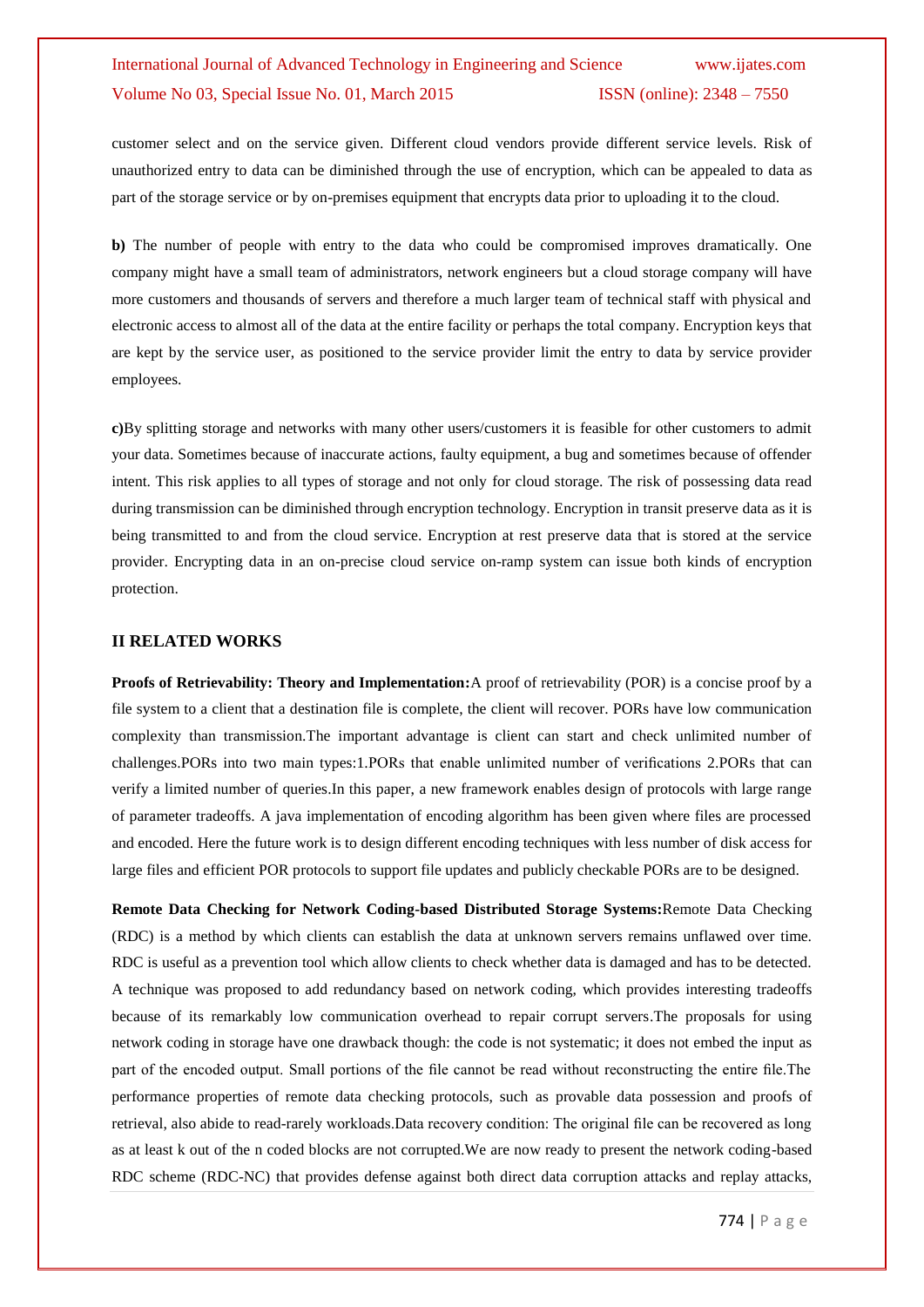and is able to maintain constant client storage.In this paper, we propose a secure and efficient RDC scheme for network coding-based distributed storage systems that rely on un- trusted servers. Our RDC-NC scheme can be used to ensure data remains intact when faced with data corruption, replay, and pollution attacks. The performance evaluation shows that RDC-NC is inexpensive for both clients and servers.

**Remote Data Checking Using Provable Data Possession:** Provable data possession (PDP) can be used for remote data checking.A client has stored some data at an unknown server can easily verify that server possess original data without retrieving.PDP provide data format independence and have no restriction on challenges to prove data possession. PDP also provide public verifiablility.A PDP protocol checks and storage site retains a file which consists of blocks.The problem of auditing has been focused whether an unknown server store the client data.We also define robust auditing which integrate remote data checking (RDC) with forward error correcting codes to mitigate small file corruptions. Previous techniques did not allow sampling are not practical when PDP is used to prove possession of large amounts of data.

**Cumulus: Filesystem Backup to the Cloud:**In this paper Cumulus, a system for efficiently implementing file system backups over the Internet. Cumulus is particularly designed under a thin cloud assumption that the remote data centre storing the backups does not provide any special backup services.Cumulus aggregates data from small files for remote storage, and utilize LFS-inspired segment cleaning to maintain storage efficiency. Cumulus also effectively represents increase changes, including changes to large files.Cumulus will often group data from many smaller files together into larger units called segments. Segments changed into the unit of storage on the server, with each segment reserved as a single file. Filesystems typically contain many small files. Avoid inefficiencies associated with many small files.Avoid costs in network protocols: Provide additional privacy when encryption is used: Aggregation helps hide the size as well as contents of individual files.The Cumulus simulator models the process of backing up collections of files to a remote backup service. It utilizes signs of daily records of file metadata to perform back- ups by determining which files have changed, aggregating edited file data into segments for storage on a remote serviceMoreover, a thin-cloud approach to backup provides one to easily hedge against provider failures by backing up to multiple providers.

**Cryptographic Extraction and Key Derivation, HKDF Scheme:** In spite of the central role of key derivation functions (KDF) in applied cryptography, there has been little formal work addressing the design and analysis of general multi-purpose KDFs.We provide detailed rationale for the design of KDFs based on the extract then expand approach; we present the first general and rigorous definition of KDFs and their security that we base on the notion of computational extractors; we specify a concrete fully practical KDF based on the HMAC construction; and we provide an analysis of this construction based on the extraction and pseudorandom properties of HMAC. The resultant KDF design can support a large variety of KDF applications under suitable assumptions on the underlying hash function; particular attention and effort is devoted to minimizing these assumptions as much as possible for each usage scenario. Beyond the theoretical interest in designing KDFs, this work is intended to address two important and timely needs of cryptographic applications: (i) providing a single hash-based KDF design that can be standardized for use in multiple and diverse applications, and (ii) providing a stable, yet effective, design that exercises much care in the way it utilizes a cryptographic hash function.A Key derivation function (KDF) is a basic and essential component of cryptographic systems: Its goal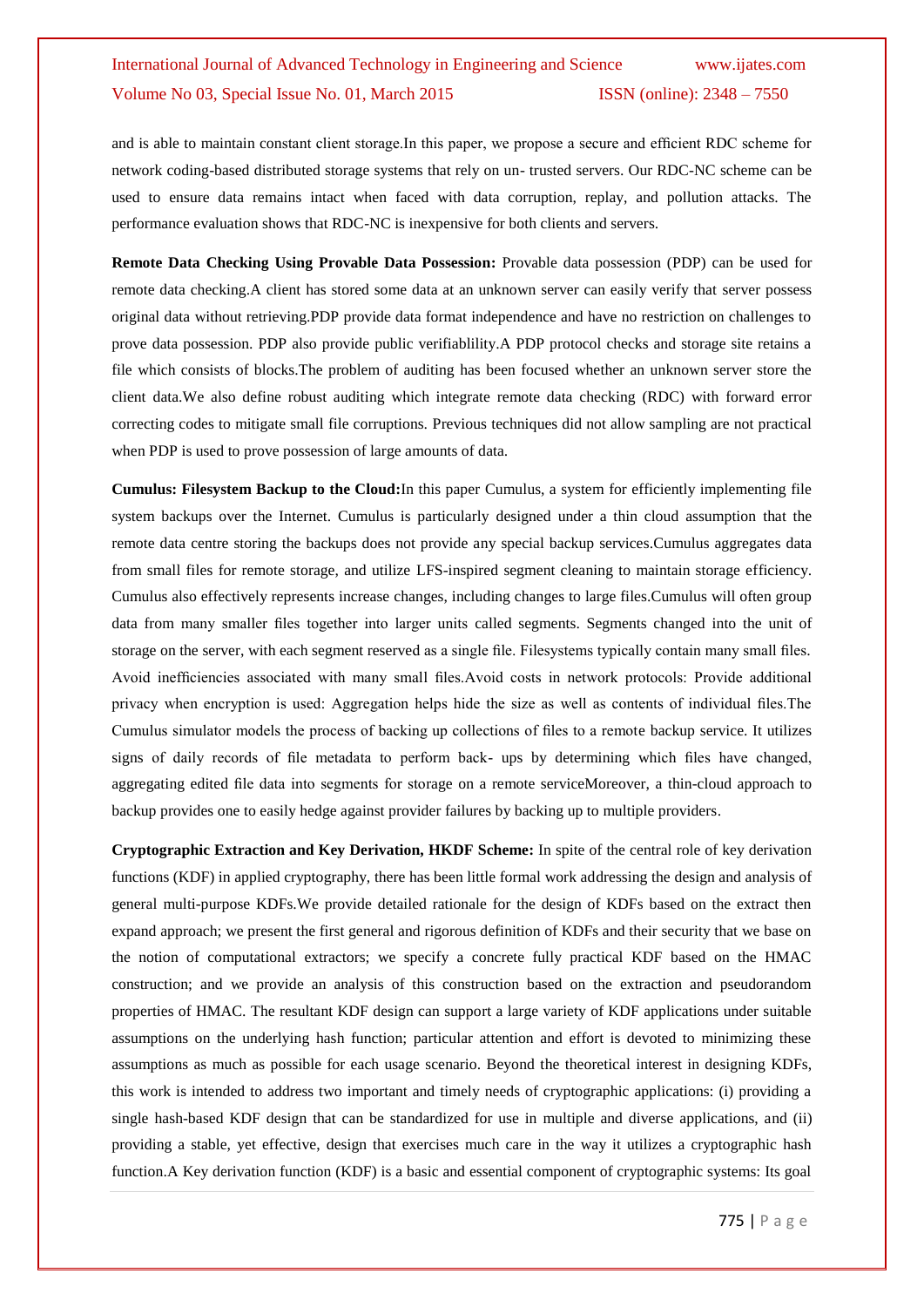is to take a source of initial keying material, usually containing some good amount of randomness.The main contrary in designing a KDF connects to the form of the initial keying material.

#### **III EXISTING SYSTEM**

However, security concerns proceed when data storage is outsourced to third-party cloud storage providers. It is passionable to enable cloud clients to check the integrity of their outsourced data, in case their data have been misfortunately untrustworthy or maliciously understood by insider/outsider attacks. As data generation is far outpacing data storage it proves costly for small firms to frequently update their hardware whenever additional data is created. Also preserving the storages can be a difficult task. It dispatch the file across the network to the client can consume heavy bandwidths. The problem is further tangled by the fact that the owner of the data may be a small device, like a PDA (personal digital assist) or a mobile phone, which have limited CPU power, battery power and communication bandwidth.

#### **DISADVANTAGE**

- The main pitfall of this scheme is the high resource costs it requires for the implementation.
- They proposed for a single-server setting.
- Also computing hash value for even a ordinary large data files can be computationally burdensome for some clients.
- Data encryption is huge so the disadvantage is small users with limited computational power.

#### **IV PROPOSED SYSTEM**

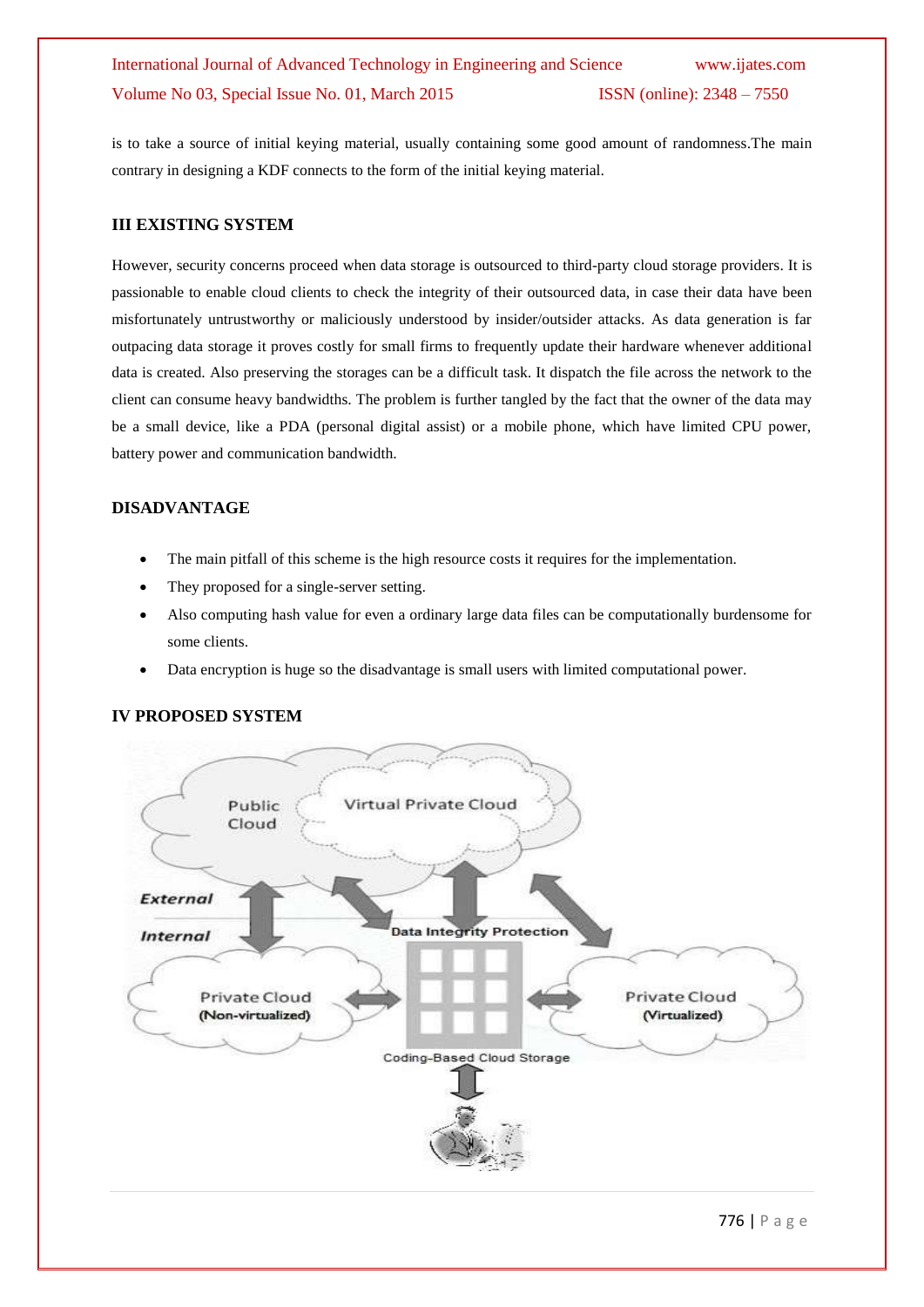We study the issue of remotely checking the integrity of regenerating-coded data against corruptions under a real-life cloud storage setting.We design and execute a practical data integrity protection (DIP) scheme for a specific regenerating code, while conserving its intrinsic properties of fault tolerance and repair-traffic is saving. Our DIP scheme is depicted under a mobile Byzantine adversarial model, and authorize a client to feasibly verify the integrity of random subsets of outsourced data against general or malicious corruptions.It is desirable to enable clients to verify the integrity of their data in the cloud. We depict and execute a DIP scheme for the FMSR codes under a multiserver setting. We establish FMSR-DIP codes, which preserve the fault tolerance and repair traffic saving properties of FMSR codes.

#### **4.1 Advantage**

- Apart from depletion in storage costs data outsourcing to the cloud also helps in reducing the maintenance.
- Avoid local storage of data.
- Decrease the costs of storage, maintenance and personnel.
- It decreases the chance of losing data by hardware failures.
- Not cheating the owner.

#### **4.2 System Requirements**

#### **4.2.1 Hardware**

- System : Pentium IV
- Hard Disk : 40 GB.
- Floppy Drive: 1.44 Mb.
- Monitor : 15 VGA Colour.
- Mouse : Logitech.
- Ram : 512 Mb.

#### **4.2.2 Software**

- Operating system : Windows XP.
- Coding Language: ASP.Net withC#
- Data Base : SOL Server 2008

#### **V CONCLUSION**

We legalized data integrity protection in renovating coding based cloud storage by designing and implementing a DIP scheme for the FMSR codes under a multiserver setting. We built FMSR-DIP codes, which preserve the fault tolerance and repair traffic saving properties of FMSR codes. To recognize the practicality of FMSR-DIP codes, we examine the security strength via mathematical modeling and evaluate the running time overhead via